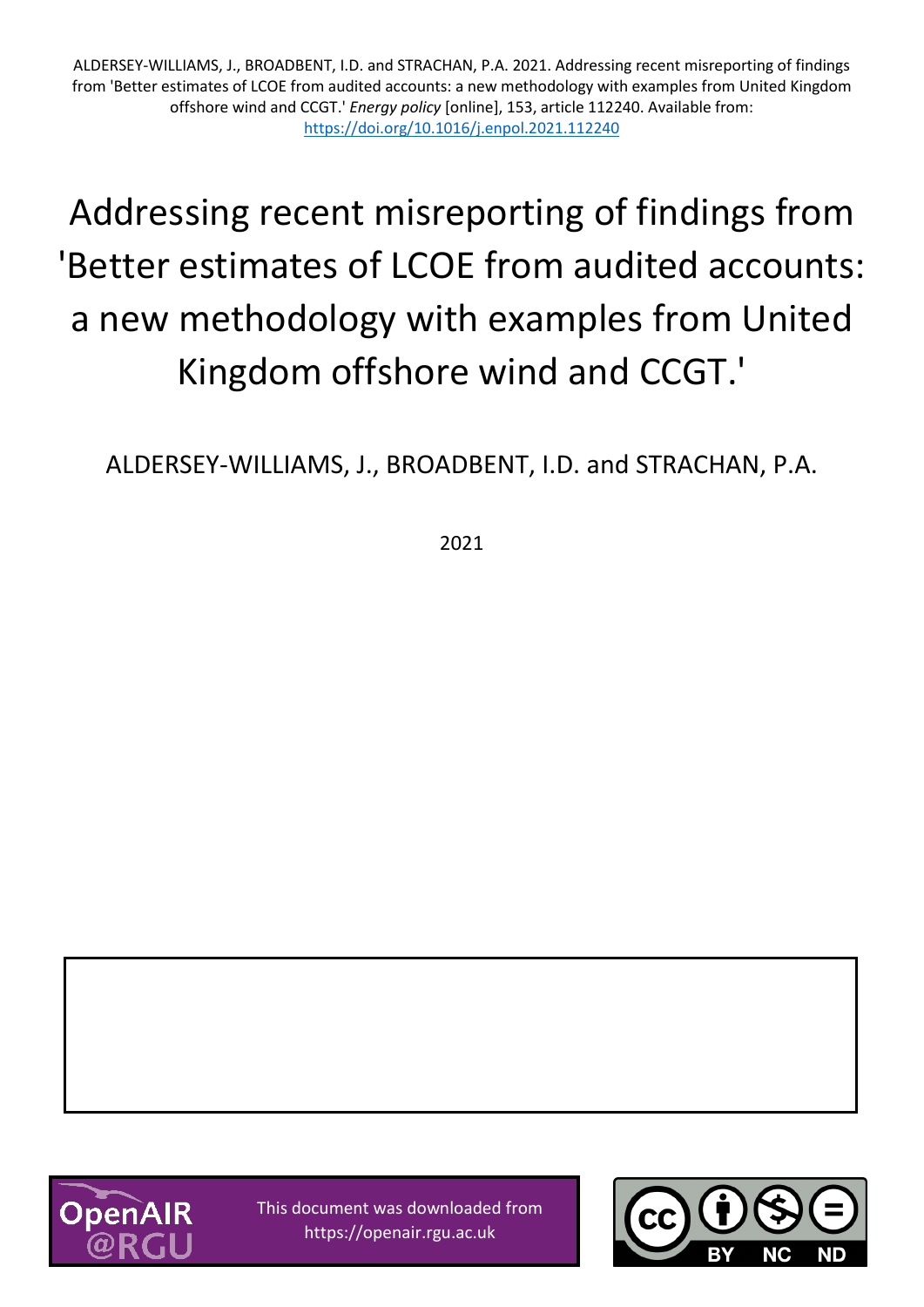#### Research note

Addressing recent misreporting of findings from "Better estimates of LCOE from audited accounts – A new methodology with examples from United Kingdom offshore wind and CCGT"

John Aldersey-Williams, Ian D. Broadbent, Peter A. Strachan

#### Abstract

Recent interest in the Levelised Cost of Energy (LCOE) for offshore wind has led to considerable media coverage of this topic. The paper to which this article refers provides some useful insights, but the authors are concerned that their findings are being misreported and misinterpreted. Specifically, some of the media coverage appears to misunderstand or disregard the acknowledged limitations of the paper, citing it to support contentions regarding the likely trajectory of costs for offshore wind farms. This research note addresses some of these issues and urges caution in use of the original paper's findings. This new research note recapitulates the main themes of the original paper and directly addresses the areas where its findings have apparently been misunderstood. It concludes with a restated and reinforced warning that the analysis and projection of historic costs in offshore wind, or indeed in any fast-developing technology sector, should be undertaken with extreme caution when used to consider future cost trends.

Key words: LCOE; offshore wind; accounts

1. Introduction

The recent announcement by the Prime Minister that the UK will power every home with offshore wind by 2040 has reignited the discussion of wind farm costs. Some sceptical of offshore wind (such as, for example, Matt Ridley's recent article "Ten reasons why Boris's green agenda is just plain wrong" [1]) suggest that wind farm costs are not falling, but rising, and have quoted findings from our recent paper in this journal [2] to support their case.

The paper by Aldersey-Williams et al. [2] found that the apparent Levelised Cost of Energy (LCOE) derived from the accounts of "special purpose vehicle" companies responsible for the construction of offshore wind farms in the UK was higher than recent strike price bids under the Contracts for Difference (CfD) mechanism.

There are three key areas in which a misunderstanding of the paper's findings apparently supports the sceptics' contention that offshore wind costs are rising rather than falling, and the authors are keen to take this opportunity to explain why such an assertion is incorrect.

## 2. The findings – historic vs forecast

The results presented in Figure 2 of the paper (see Figure 1) found that there was no clear trend in offshore wind costs over the past 10 years or so. It does not support an assertion that costs are rising, nor particularly that they are falling; rather, costs appear to be variable and are presumably strongly driven by individual project characteristics. The analysis shows no clear trend for wind farm LCOE over the past decade or so. It is important to note that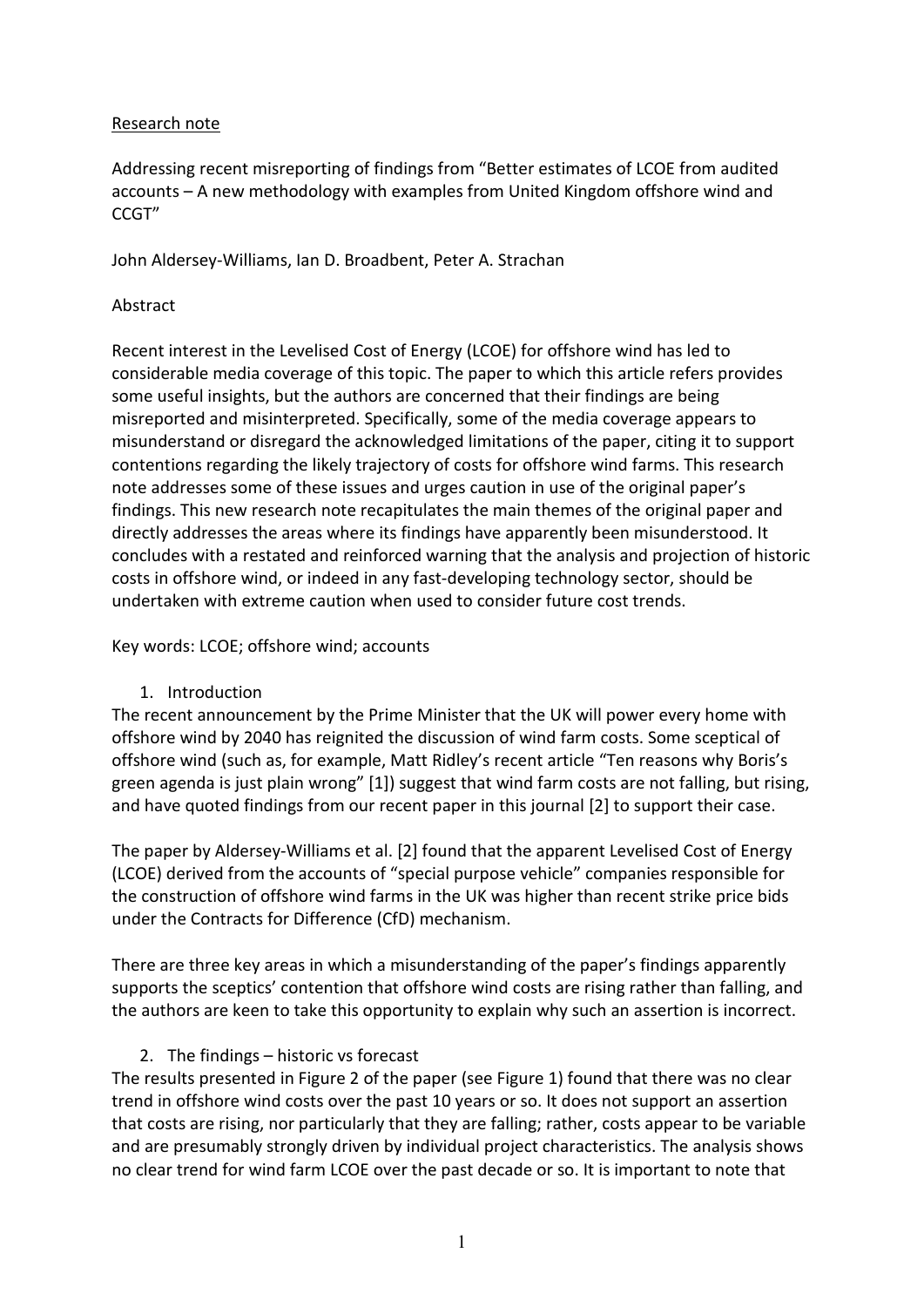

the data only covers wind farms which had been commissioned by 2018; cost data was not available for more recent wind farms (due to the natural delays in filing accounts and in Companies House making them available).

*Figure 1: LCOE for UK wind farms, from Figure 2 of Better estimates of LCOE from audited accounts – A new methodology with examples from United Kingdom offshore wind and CCGT", note data point for West of Duddon corrected*

The wider point is that the analysis in the paper considers Round 1 and 2 offshore wind farms which had completed construction and (in almost all cases) begun production before the paper was published. Using these historic data as indicative of future trends for the much larger (and larger turbined) Round 3 and 4 projects is not valid.

The prospects for the "very significant cost reductions" required by the Aldersey-Williams et al. paper are highly promising: turbine sizes are increasing rapidly (for example, there has been a recent announcement of single wind turbine generators with 13 MW capacity [4], an increase from the typical sizes of 3-6 MW in the projects in this analysis), and the skills and supporting assets (crane barges, manufacture and installation techniques) are becoming more developed and cost-effective. Additionally, financing structures reflecting the reduced risk in these projects allow for much lower discount rates (and hence lower LCOEs). As the development costs (pre-Final Investment Decision) for large offshore wind farms can run into the tens or hundreds of millions of pounds, it seems likely that their developers have a clear view on how these projects will be economic in the context of likely prices.

In short, the analysis in the paper specifically relates to currently operational wind farms. In an industry context with rapidly reducing cost, upscaling technology and decreasing risk (and therefore decreasing discount rates), it is potentially misleading to use these historic figures to project future costs.

## 3. Strike price vs. LCOE

Under the UK CfD arrangements, the strike price for generated power is increased by an inflation factor each year. In contrast, the LCOE only represents the required price to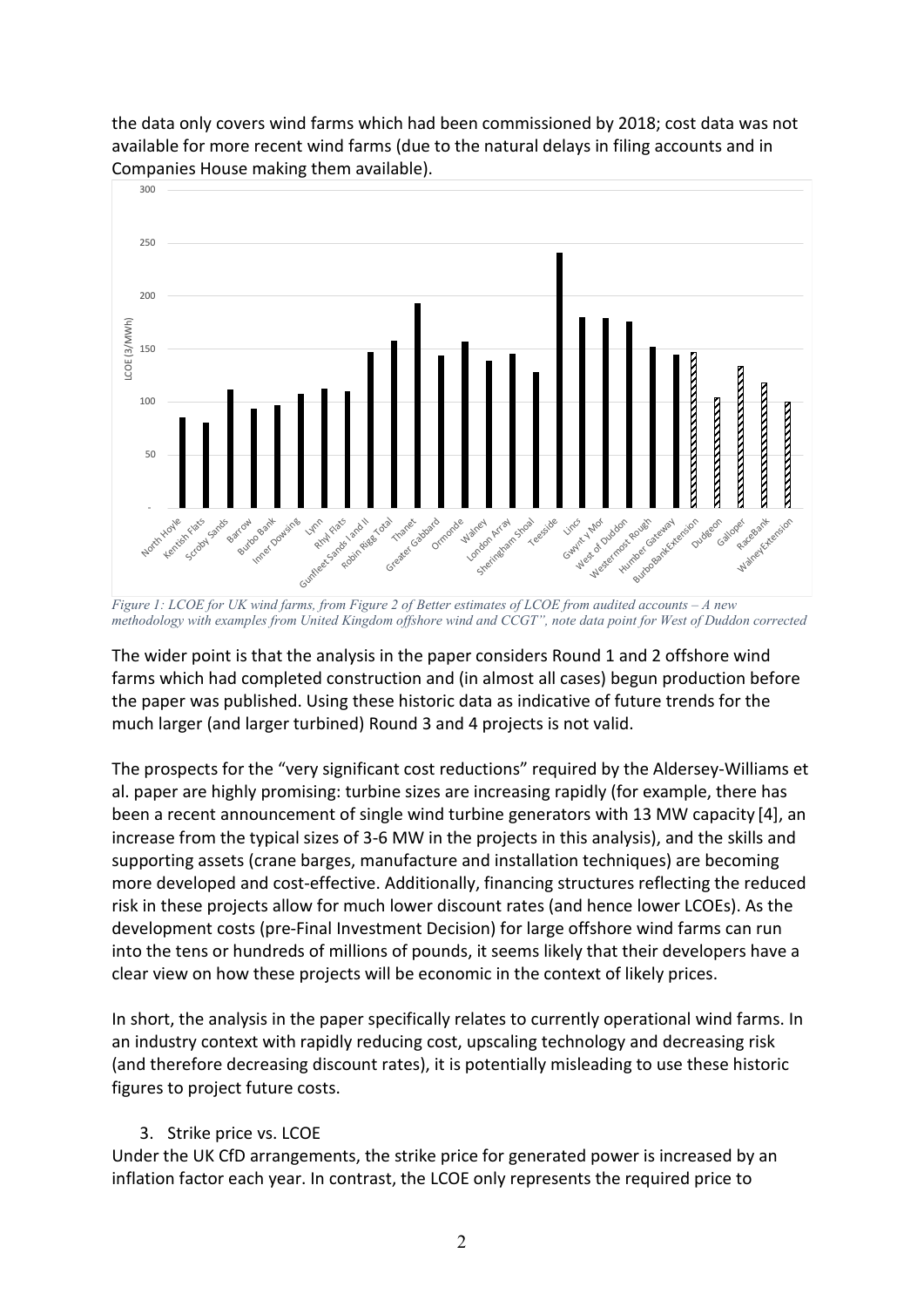generate the return implied by the discount rate (see Aldersey-Williams and Rubert[4]) in an inflation-free world. Additionally, the CfD arrangement only operates for the first 15 years of wind farm life; after this period, the wind farm will receive merchant prices.

As a result, where the CfD strike price is below the LCOE, this does not necessarily mean that the wind farm is uneconomic. As CfD strike prices are expressed in 2012 terms, the increase in strike prices from inflation effects is already worth some 14% (based on CPI inflation from mid 2012 to August 2020).

As a result of these factors, using the LCOE as a proxy for the electricity price required by the project to generate a return is not reliable.

## 4. Impact of discount rate

The paper used a discount rate of 8.9% in line with that used by the Department for Business, Energy and Industrial Strategy. In practice, the low risk profile of these projects (driven by contracting structures, high reliability based on established technologies and the very low revenue risk associated with the CfD structure) should allow for much cheaper finance, and lower return expectations.

Other peer-reviewed studies provide empirical support for this suggestion. Kempa et al. [5] found that as technology and markets mature, the cost of debt applicable in that sector falls, and Duffy et al. [6] found that weighted average costs of capital had fallen between 2008-10 and 2014-16 across their sample of European countries and the US.

The paper (section 4.10) found that a reduction in discount rate from 8.9% to 7.8% generated a reduction in LCOE by 6%. In section 5.5, it noted that a more realistic discount rate (WACC) could be less than 7%.

Recent reports on wind energy finance [7,8] show that debt rates on wind farm projects have fallen to less than 200 points over LIBOR and that the debt typically comprises 80% of the finance. General base rates also appear to be on a declining trend, especially post COVID, and could even go negative [9]. Assuming a base rate of 1% gives a total debt rate of 3%, and an equity return expectation of 10% (representing a plausible utility return) gives a WACC of 4.4%; we find that applying this discount rate typically reduces LCOE by 20-30% relative to that calculated at a discount rate of 8.9% (the precise figure is dependent on the spend profile and other factors).

It is clear that use of more appropriate discount rates would significantly reduce LCOE for existing projects, providing a more reasonable indication of potential future costs.

## 5. Conclusions

The authors are concerned that their findings are being misunderstood and incorrectly used to inform projections for the costs of future wind farms. The paper aimed to set out a new method for assessing LCOE based on audited accounts data and provided examples based on those UK wind farms which had available data. However, the rapidly changing nature of the cost base and risk profile, and the accelerating growth of this industry make these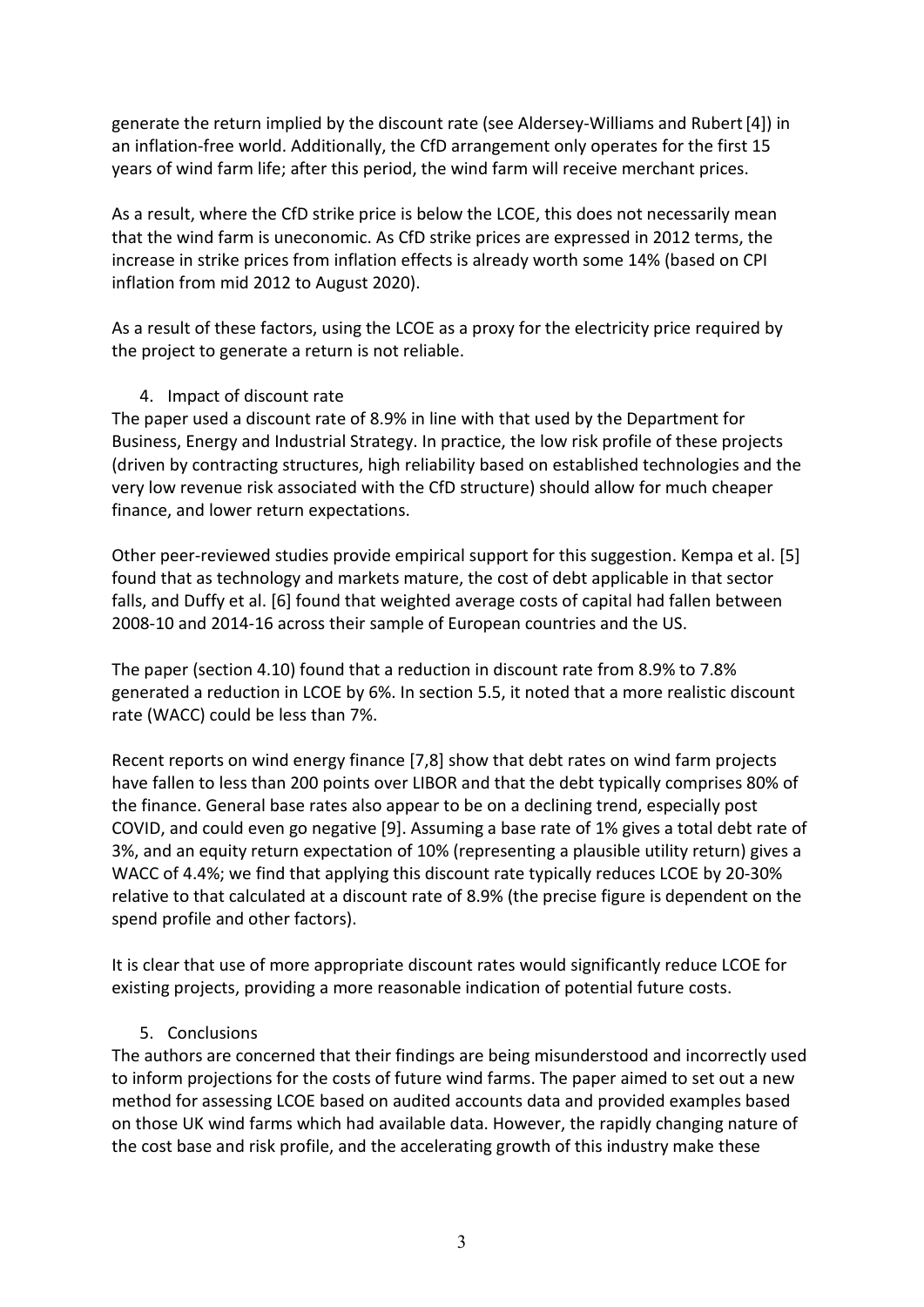figures an inappropriate and unreliable basis from which to speculate about the costs of future offshore wind farms.

With hindsight, the authors now recognise that we should have been more explicit on the limitations of the analysis, specifically noting that the retrospective nature of its analysis should not be used as a basis from which to infer likely future costs. We emphasise that continuing changes in cost and contracting structures, revenue support arrangements and their impact on revenue risk, and the radical and rapid technological development of the sector make cost projections from historic analysis at best uncertain and at worst misleading. Accordingly, the authors urge readers to exercise due caution when considering speculative and extrapolative interpretations of this work, and indeed in any attempt to extrapolate the future from past costs in this fast-moving sector.

## References

[1] "Ten reasons why Boris's plan is just plain wrong", Daily Telegraph 22/11/2020, available at https://www.telegraph.co.uk/news/2020/11/22/ten-reasons-boriss-green-agenda-justplain-wrong/, downloaded 30/11/2020

[2] "Better estimates of LCOE from audited accounts – A new methodology with examples from United Kingdom Offshore Wind and CCGT", Aldersey-Williams, J. et al., Energy Policy 128 (2019) p 23-35

[3] "GE's 13MW Haliade-X confirmed for Dogger Bank projects", 4c Offshore, 22/9/20, available at https://www.4coffshore.com/news/ge27s-13-mw-haliade-x-confirmed-fordogger-bank-projects-nid19169.html (downloaded 6/10/20)

<sup>[4]</sup> "Levelised cost of energy - A theoretical justification and critical assessment", Aldersey-Williams J. and Rubert, T., Energy Policy 124 (2019) p 169-179

[5] "The cost of debt of renewable and non-renewable energy firms", Kempa, K., Moslener, U. & Schenker, O.. *Nat Energy* **6,** 135–142 (2021). https://doi.org/10.1038/s41560-020- 00745-x

[6] "Land-based wind energy cost trends in Germany, Denmark, Ireland, Norway, Sweden and the United States", Duffy, A., et al., Applied Energy, Volume 277, (2020)

[7] "Financing and investment trends: the European wind industry in 2017", Wind Europe, 2017, available at https://windeurope.org/wp-content/uploads/files/aboutwind/reports/Financing-and-Investment-Trends-2017.pdf (downloaded 6/10/20)

[8] "Offshore Wind Outlook, 2019 – World Energy Outlook Special Report", Internatioanl Energy Agency, 2019 available at https://www.iea.org/reports/offshore-wind-outlook-2019 (downloaded 25/2/21)